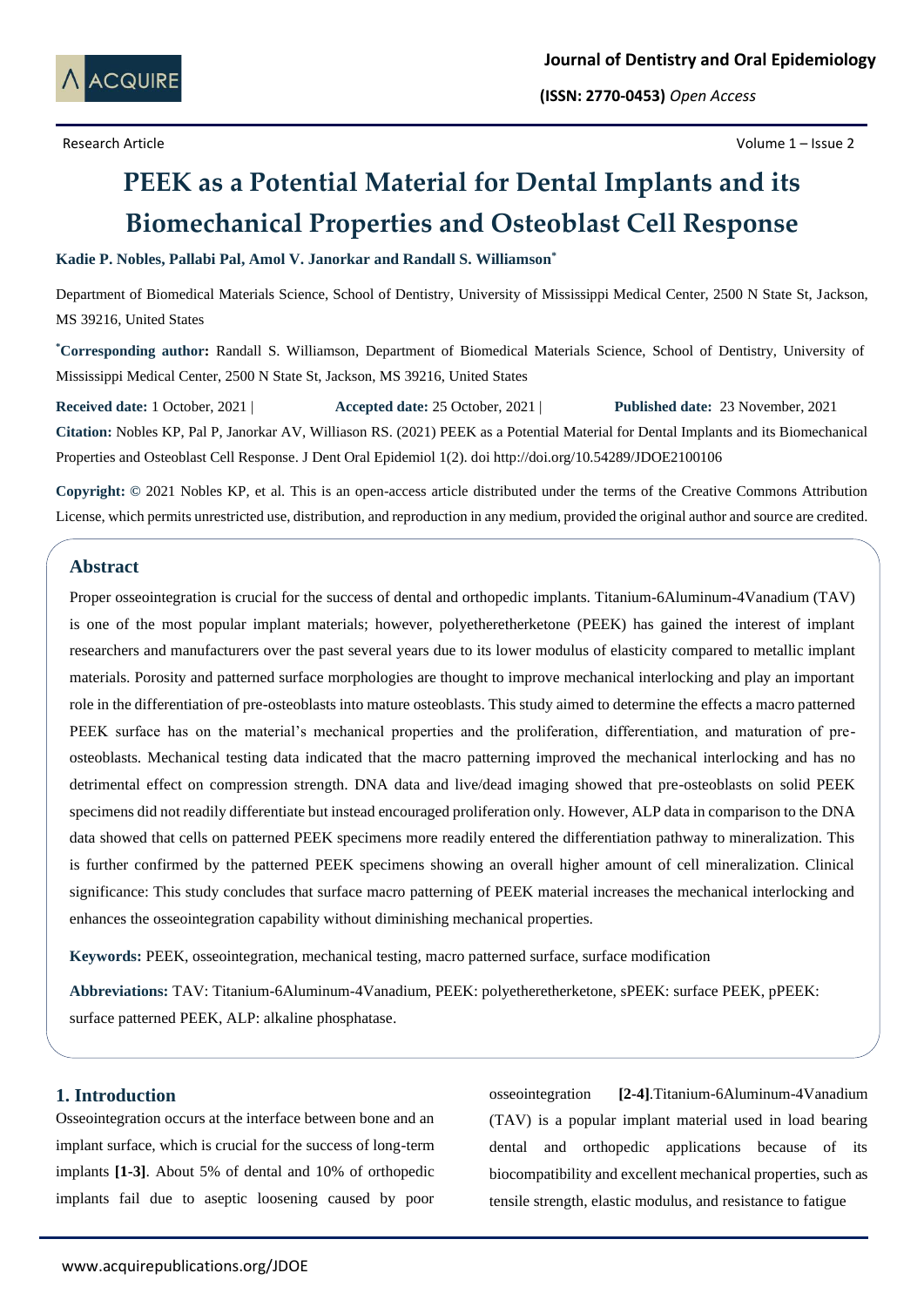

fracture **[5,6]**. TAV displays great corrosion resistance and low toxicity; however, widespread research has been conducted to improve the bioactivity of TAV to enhance its osseointegration capability **[5,6]**. Natural bone has an elastic modulus of only 0.1 - 30 GPa; therefore, the 100 - 110 GPa elastic modulus of TAV can cause stress shielding, due to modulus mismatch, and lead to premature failure of an implant **[7,8]**. Furthermore, metallic implants have been shown to cause a variety of artifacts during magnetic resonance imaging (MRI) and may cause scattering of x-rays, which may be harmful to surrounding tissues **[9-11]**.

PEEK has become a popular alternative to TAV and other metallic implants in an effort to reduce stress shielding, overcome MRI artifacts, and reduce x-ray scattering **[12-15]**. Another advantage of PEEK over metallic implants is PEEK's radiolucency, which allows for better observation of the healing phase since the material does not cause any MRI artifacts **[10,16]**. PEEK has been used limitedly in dentistry as an implant superstructure, abutment, and as an implant fixture **[10]**. PEEK has an elastic modulus range from 3 to 8 GPa and has a compound structure that helps to disperse the masticatory forces of dental implants **[10,16,17]**. However, it has been reported that unmodified PEEK is less bioactive than titanium, thereby also needing surface modification to improve biomaterial-tissue interactions **[18-22]**.

Multiple studies have shown that porous and/or patterned surface morphologies can enhance the adhesion, proliferation, and differentiation of osteoblasts on titanium and PEEK surfaces **[19,23-26]**. Also, an implant having a roughened or patterned surface can lead to strong mechanical interlocking and insure implant stability **[19,27]**. Furthermore, the pattern morphology, size, interconnectivity, and chemical composition are important parameters that influence the osteoblast cellular response to surfaces **[25,28]**. To allow for proper vascularization, nutrient transport, and

bone ingrowth the pattern should contain pores that are interconnected and range from 100 to 700 µm in size **[28-31]**. Recent research has suggested that cells receive osteogenic cues from certain topographical features that are on the micro- and nano- scale **[32,33]**. This has led to the implementation of patterning surfaces, mostly on polymeric surfaces, in order to enhance bone growth **[32-34]**. Macroscale and microscale features are typically used to improve mechanical interlocking and enhance biological responses, while nanoscale features are thought to provide specific cues that regulate cellular responses **[35-37]**. Most often in the literature, the macroscale range is above  $100 \mu m$ , the microscale range is from  $1 - 10 \mu m$ , and the nanoscale features range from 1 - 100 nm **[38-40]**.

In this study we evaluated the mechanical properties of macro patterned PEEK and the effect the pattern had on preosteoblast proliferation, differentiation, and mineralization. These effects were observed through surface characterization and biochemical characterization. The research hypothesis evaluated was that patterning of PEEK would improve mechanical interlocking, cellular adhesion, and promote more cellular differentiation and mineralization compared to smooth surface PEEK.

# **2. Materials and Methods**

#### *2.1.1 Materials*

PEEK specimens were provided by Zavation Medical Products, LLC (Flowood, MS). The specimens arrived preprepared with either an as machined smooth surface or a patterned surface as shown in **Figure 1**. The specimens were disk shaped with a diameter of 12.7 mm and a thickness of 2 - 3 mm and had the following two group configurations: smooth surface PEEK (sPEEK) and surface patterned PEEK (pPEEK).

#### *2.1.2 Specimen Sterilization*

The specimens were sterilized by autoclave for 30 minutes at 120 °C. The specimens were transferred to 24 - well plates using proper aseptic techniques for cell culture studies.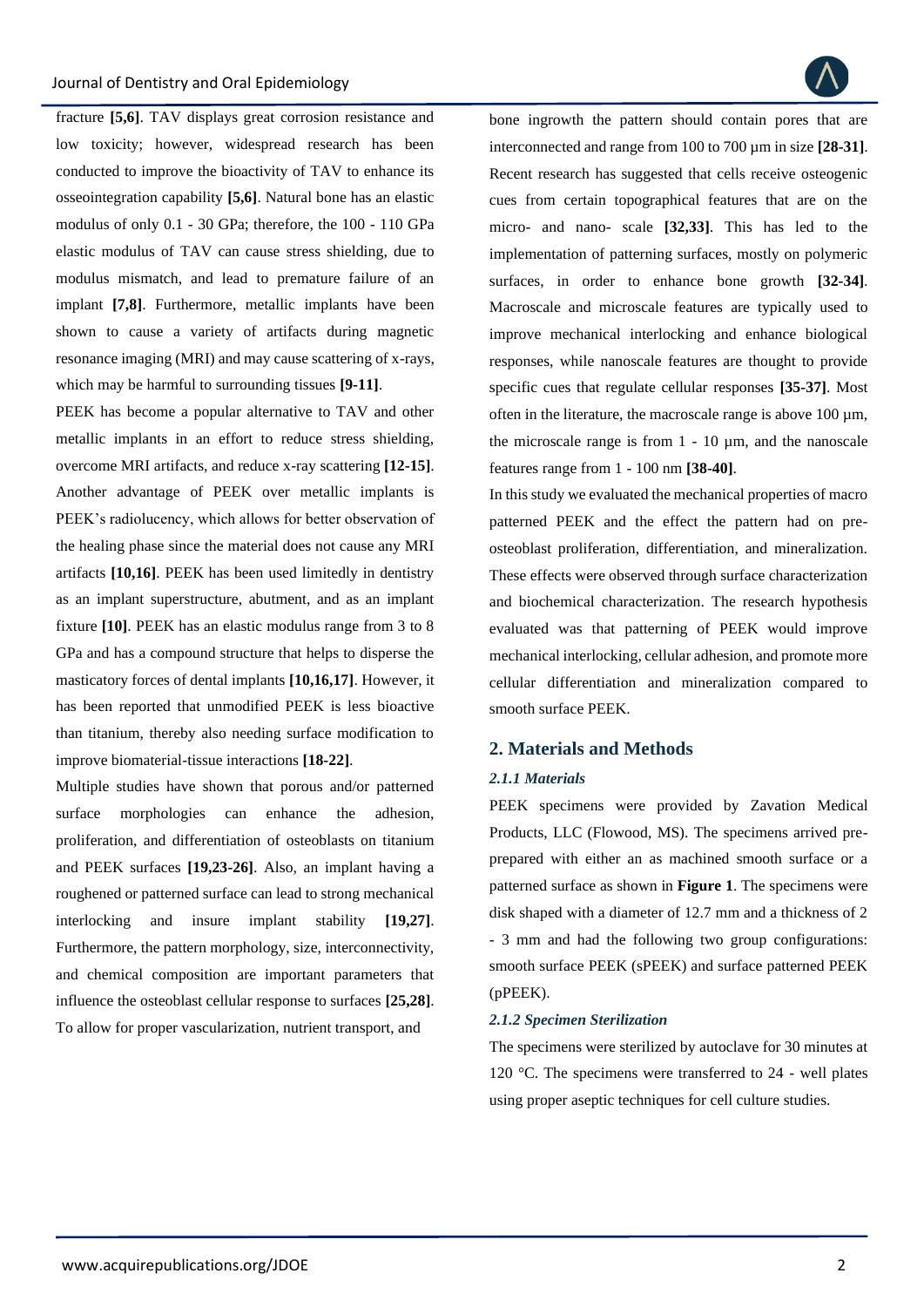



**Figure 1.** Digital image of the patterned PEEK specimen. Enlarged image is the side view of the specimen.

#### **2.2 Surface Characterization**

# *2.2.1 Atomic Force Microscopy and Roughness Measurements*

Atomic Force Microscopy (AFM, Bioscope Catalyst, Bruker, Santa Barbara, CA) was used to determine the surface roughness (Ra) values of the sPEEK specimens. The pPEEK specimen's machined surfaces had a height differential that was greater than could be measured with the AFM. The 50 µm x 50 µm area scans were acquired in ScanAssyst mode (0.100-0.25 Hz, and 512 samples/line) and analyzed by the Gwyddion software (Version 2.41). The patterned specimens were not able to be scanned using AFM due to their highly tortuous surfaces. Instead, the height of each patterned area was measured using a VHX digital microscope (Keyence Corp., Osaka, Japan), which equates to the roughness of the surface.

#### *2.2.2 Pattern Measurements*

The pattern on the pPEEK surface was measured for pore size, channel length, and channel width using a VHX digital microscope (Keyence Corp., Osaka, Japan).

# *2.2.3 Wettability*

Contact angle analysis was conducted on the sPEEK specimens using distilled water to determine the hydrophilicity of the material type. The patterned specimens were tested but due to the surface structure resulted in complete wettability or the absorption of the water into the pores and channels of the pattern. All measurements were performed at ambient room temperature using 3 µL droplets of distilled water. Images were captured using a VHX digital

microscope (Keyence Corp., Osaka, Japan) and water contact angles were analyzed using the Keyence software.

#### **2.3 Mechanical Testing**

# *2.3.1 Expulsion Testing*

Expulsion testing was conducted on both patterned and smooth PEEK samples  $(N = 6)$  according to ASTM Draft F04.25.02.02 with an MTS (MTS, Eden Prarie, MN) Sintech 2/G Load Frame. An aluminum fixture was manufactured to hold the sample in between two grade 15 polyurethane foam test blocks. The implant was seated in the polyurethane foam blocks and an axial preload of 500 N was then applied to the construct. The test fixture was then oriented 90° to the direction of axial force application. A displacement rate of 6 mm/min was applied to a load applicator to the implant forcing it out of the polyurethane foam blocks. The ramp was continued until the foam test blocks fractured at the mounting screw holes before forcing the implant out of the foam blocks or the load continued to lower. Force (N) and displacement (mm) data were recorded. Maximum expulsion force was recorded as the peak force.

# *2.3.2 Compression Testing*

Static compression testing was conducted on both patterned and smooth PEEK samples  $(N = 6)$  according to ASTM F2077-17 Test Methods for Intervertebral Body Fusion Devices with an MTS 810 load frame (MTS, Eden Prairie, MN). The static compression samples were tested with stainless steel inserts at a displacement rate of 2 5 mm/min until failure in room temperature air. Load vs. Displacement graphs were produced from the data and stiffness (N/mm),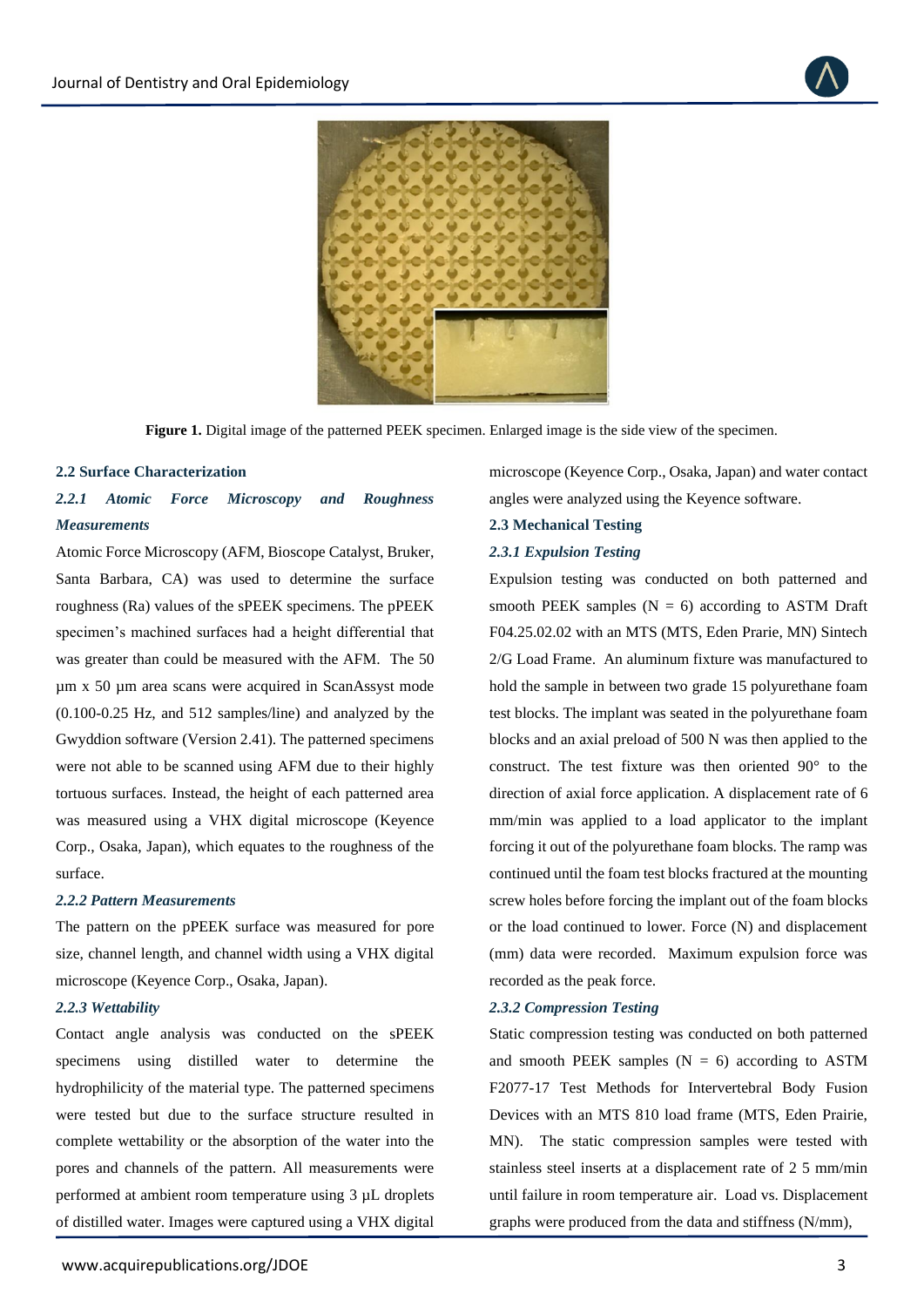yield force (N), displacement at yield (mm), ultimate force (N), and ultimate displacement (mm) were calculated.

#### **2.4 In Vitro Characterization**

# *2.4.1 Cell Culture*

MC3T3-E1 mouse pre-osteoblastic cells (American Type Culture Collection, Manassas, VA) were maintained and expanded at  $37^{\circ}$ C and  $5\%$  CO<sub>2</sub> in alpha-modified Eagle's minimum essential medium supplemented with, L-glutamine, sodium pyruvate, 10% fetal bovine serum, and 1 % penicillinstreptomycin with the pH adjusted to 7.4. An osteogenic media was made from Dulbecco's modified eagle medium, 10% fetal bovine serum, 10 nM dexamethasone, 50 mM Lascorbic acid, and 10 mM β-glycerophosphate and 1% penicillin/streptomycin. Approximately 30,000 cells/specimen were seeded and acclimatized for a day. Thereafter, the cell-seeded specimens were supplemented with 1 mL of the osteogenic media every 48 hours of culture for up to 21 days.

# *2.4.2 Live/Dead Imaging*

Cell viability on each specimen surface was imaged on day 21 using a Live/Dead assay kit (ThermoFisher) following manufacture's protocol. Briefly, the cell-seeded specimens were washed with PBS and incubated with 4  $\mu$ M EthD-1 and 2 µM calcein AM. The Live/Dead images were captured using an Olympus IX81 (Olympus America, Center Valley, PA) epifluorescence microscope analyzed using Slidebook image analysis software.

# *2.4.3 Biochemical Analysis*

The cells were harvested from the specimens after specific time points: day 1, 7, 14, and 21. At each time point, the specimens were rinsed with PBS and the attached cells were trypsinized, collected, and stored at -80 °C. The collected cells were then lysed by sonicating for 1 min at 10% amplitude. All assays were conducted in triplicates.

#### *2.4.4 Cell Proliferation*

The cell proliferation was measured using a DNA quantification assay (CyQUANT™, ThermoFisher) according to the manufacturers' protocol. A Biotek FLx800 plate reader (Winooski, VT, USA) was used to measure the fluorescence at an excitation wavelength of 460 nm and an emission wavelength of 520 nm.

*2.4.5 Cell Differentiation* 

Cell differentiation was quantified using protein and alkaline phosphatase (ALP) assays. A BCA total protein assay (ThermoFisher Scientific) was used to measure total protein content, and absorbance at 540 nm was measured with a Biotek ELx800 plate reader (Winooski, VT, USA). For ALP quantification a QuantiChrom ALP assay kit (BioAssay Systems, Hayward, CA, USA) was used according to the manufacturers' protocol. The absorbance was measured at 405 nm using an ELX-800 absorbance plate reader (Biotek, Winooski, VT).

# *2.4.6 Cell Mineralization*

To quantify the amount of calcium deposition on each sample, which verifies maturation and mineralization of the pre-osteoblasts, Alizarin Red staining was utilized on day 21 via osteogenesis quantitation kit (EMD Millipore, Billerica, MA, USA). Initially, the specimens were fixed with 4% paraformaldehyde, followed by incubation in Alizarin Red stain solution for 20 min. The specimens were then washed, and the stained mineral deposits were imaged using a VHX digital microscope (Keyence Corp., Osaka, Japan). For quantifying the mineral deposits, the cell layer was dissolved using acetic acid, and the Alizarin Red stain was extracted. The absorbance was read at 405 nm using an ELX-800 absorbance plate reader.

# **2.5 Statistical Analysis**

Statistical analysis was done using R software, a Shapiro-Wilk normality test was conducted in order to determine the normality of the data. If the data was normal a Levene's test was used to determine if the data had equal variances. If the data met all the assumptions, then an ANOVA with Tukey's post hoc was used and if the data did not meet the assumptions a Kruskal-Wallis rank sum test followed by pairwise comparisons using Wilcoxon rank sum test was used. A pvalue of 0.05 was used as statistical significance. Mechanical testing data was analyzed using a Man-Whitney test in Minitab<sup>®</sup>.

#### **3. Results and Discussion**

# **3.1 Surface Characterization**

The objectives of this study were to determine the difference in mechanical properties between sPEEK and pPEEK and to determine if a macro pattern on PEEK would stimulate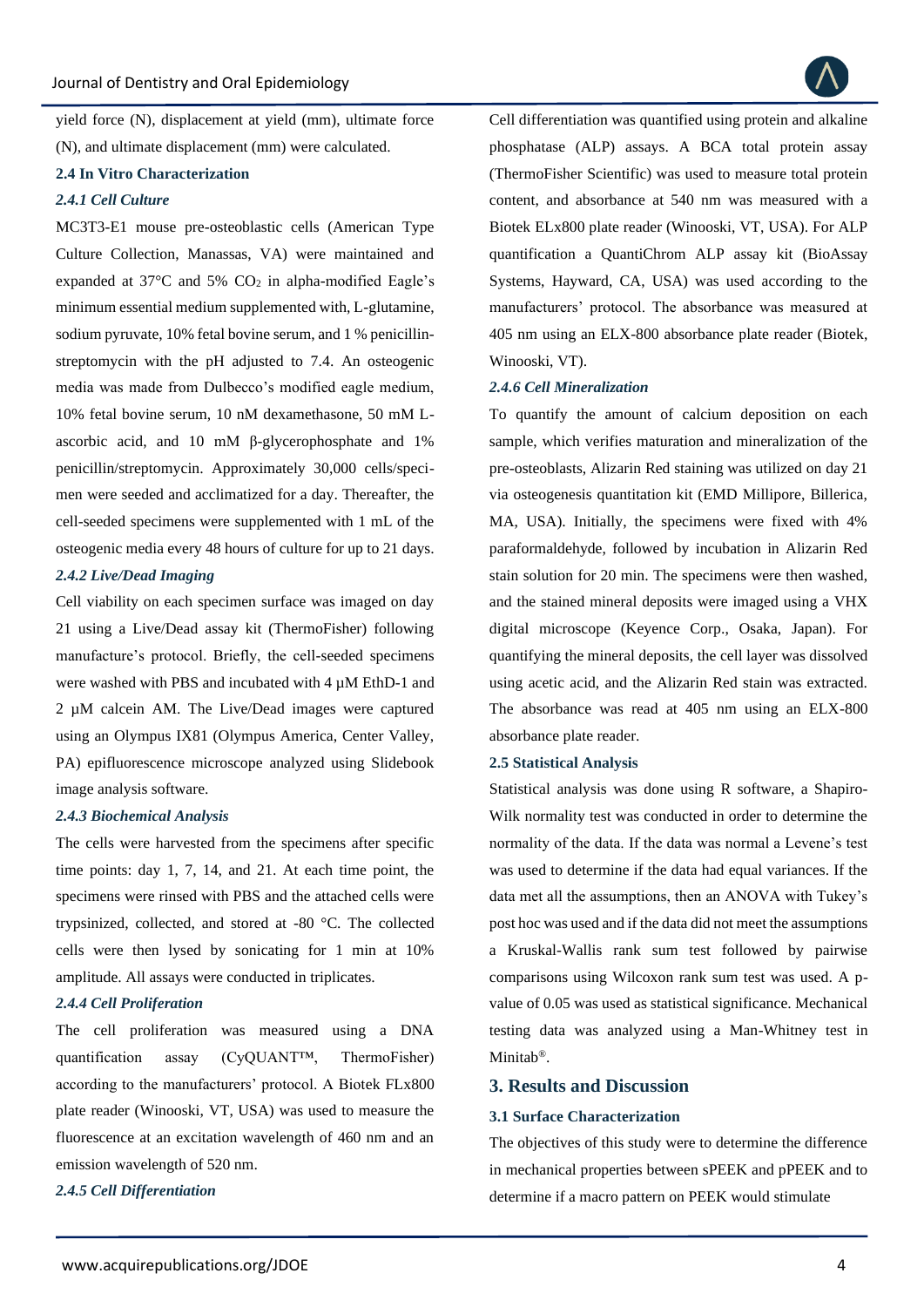

osteoblast mineralization. Atomic Force Microscopy (AFM) and the VHX digital microscope were used to determine the roughness of the sPEEK and pPEEK. The average roughness value of the sPEEK specimens are shown in **Table 1**. There is an obvious significant height difference seen between the specimens due to the patterning, However, the top surface of the pattern is assumed to have the same roughness as the sPEEK samples given that these patterned surfaces were machined in the same method. The measurements of the pPEEK pattern were done using the VHX digital microscope and the channel width, length, and the diameter of the circular portion of the pattern were measured. The average diameter

was 476.5  $\pm$  4.1 µm and the average width and length were 195  $\pm$  13.8 µm and 608.5  $\pm$  30.4 µm, respectively. **Figure 2** shows the wetting angle results for the sPEEK specimens. The sPEEK specimen had an average wetting angle around 40° which indicates a relatively hydrophilic surface. The pPEEK also readily took on water during contact angle testing indicating that the pattern on the surface does not have a high surface tension and has a high wettability. The surface roughness and hydrophilic nature of both PEEK surfaces are within the reported values in the literature for improved osseointegration **[41-43]**.



**Figure 2.** SEM images at 25x and 500x of sPEEK and pPEEK.

| Sample Type Average |                               |  |  |
|---------------------|-------------------------------|--|--|
| <b>SPEEK</b>        | $1.33 \pm 0.29$ µm (Ra value) |  |  |





**Figure 3.** Contact angle analysis done on sPEEK and pPEEK. pPEEK specimen showed complete wettability within the pattern matrix.

#### *3.2 Mechanical Testing*

Expulsion testing is typically conducted on spinal implant body materials to measure the ability of the implant to resist movement in the body. The resistance of the implant to move

is a combination of several variables including implant design, surface roughness, and the material's coefficient of friction. Non-modified PEEK (smooth surface) has a low coefficient of friction of approximately 0.10 - 0.17, which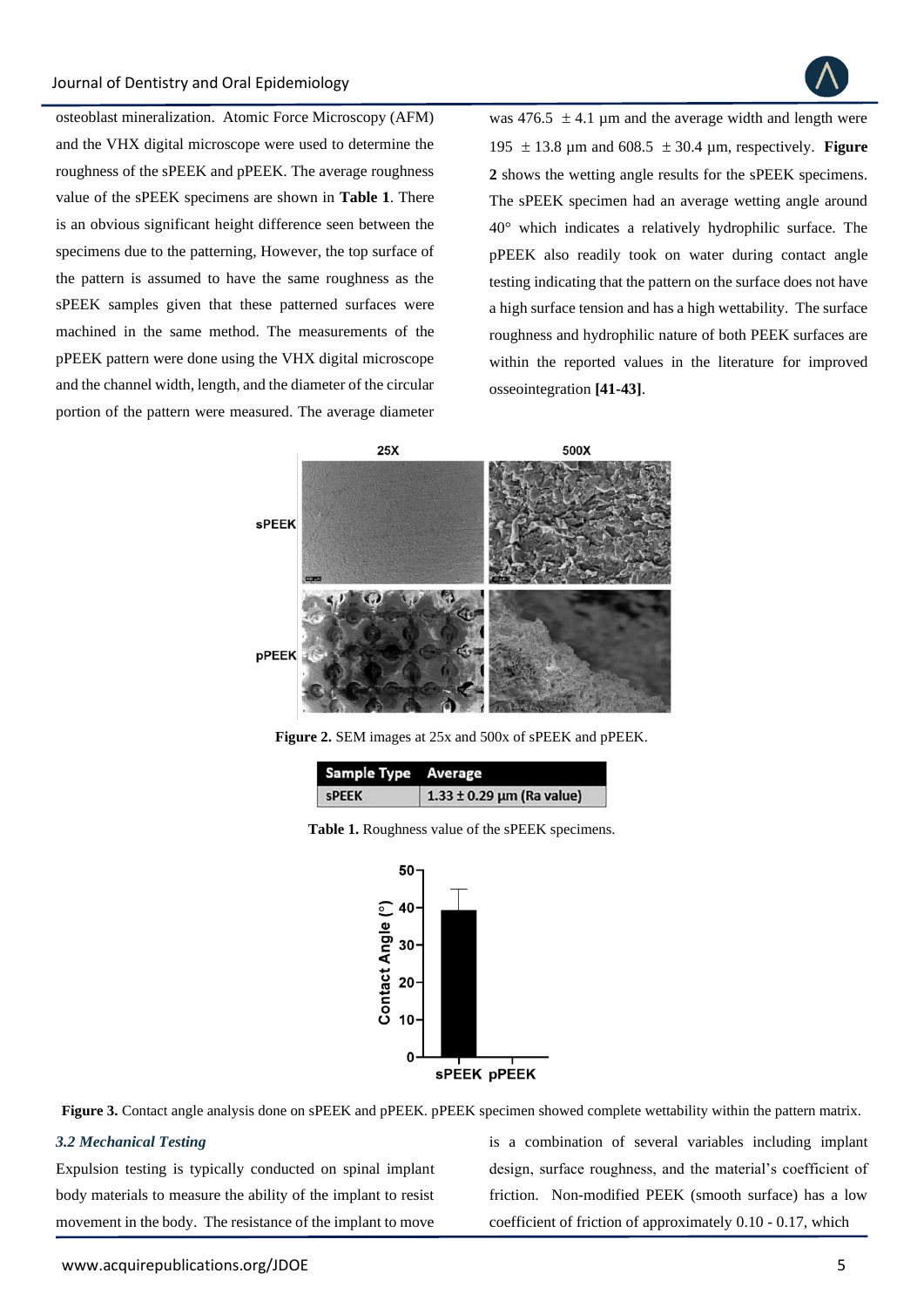

allows it to move easier in the body compared to titanium which has a coefficient of friction of approximately 0.36 **[16]**. Expulsion testing was completed on the smooth and patterned PEEK in this study to determine if the patterned surface would decrease the ability of the material to move within the body. Expulsion and compression results are shown in

**Figure 3**. Expulsion data shows that the patterned PEEK specimens had a significantly higher peak expulsion load (474 N) over the smooth PEEK specimens (362 N). This indicates that the patterning would have significant mechanical interlocking capabilities *in vivo* as either a dental or a spinal implant.





**Figure 4.** Peak loads for compression testing and expulsion testing. The \* indicates significant difference of  $p < 0.05$ .

One of the major concerns with metallic implants is the phenomenon of stress shielding due to a mismatch in stiffness of bone and the implant material. PEEK is reported to have a Young's modulus of elasticity range of 3-8 GPa which is close to that of natural bone **[16]**. Bone stiffness is a difficult quantitative value to determine because human beings are not homogenous. Differences in age, gender, physical condition, type of bone and many other factors influence the stiffness. The purpose of the compression testing for this research was not to compare the properties of the PEEK material to bone but to compare the properties between the smooth and patterned surfaces. The compression peak load is shown in **Figure 3** and the data is tabulated in **Table 2**. Compression testing data showed similar values between sPEEK and pPEEK indicating that the patterned surface has no significant effect on the overall compression strength of PEEK. Stiffness values for the sPEEK were significantly higher than for pPEEK; however, all values are sufficient for implant use. This decrease in stiffness of the patterned PEEK was hypothesized to come from the initial crushing of the patterned PEEK columns into the valleys of the surface. There were no significant differences found for the force or displacement values at yield and ultimate. This data indicates the patterning on the PEEK surface does not negatively impact the mechanical strength of the material. Another concern for dental implants is the ability of the material to withstand mastication without failure. Mastication has been shown in the literature to have a wide range of force due to the difficulty of accurately measuring it, differences between different locations in the mouth, and the variability of humans (age, gender, physical ability, etc.) **[17]**. The range of values measured from strain-gage devices is reported to be in the range of 446 N to 1221 N **[17]**. The patterned and smooth PEEK samples had yield load values of 20,360 N and 20,440 N, respectively, which are significantly higher than the highest bite force reported.

| Specimen     | <b>Stiffness</b>  |                  |                 |                  | Yield Force Displacement Yield Ultimate Force Ultimate Displacement |
|--------------|-------------------|------------------|-----------------|------------------|---------------------------------------------------------------------|
|              | (N/mm)            | (kN)             | (mm)            | (kN)             | (mm)                                                                |
| sPEEK        | $23.24 \pm 3.06*$ | $20.44 \pm 0.31$ | $1.65 \pm 0.16$ | $55.86 \pm 9.59$ | $5.51 \pm 0.02$                                                     |
| <b>pPEEK</b> | $17.23 \pm 0.32$  | $20.36 \pm 0.21$ | $1.71 \pm 0.03$ | $60.98 \pm 0.68$ | $5.52 \pm 0.001$                                                    |

**Table 2.** Average values for the compression testing of smooth and patterned PEEK. The \* indicates significant difference of  $p < 0.05$ .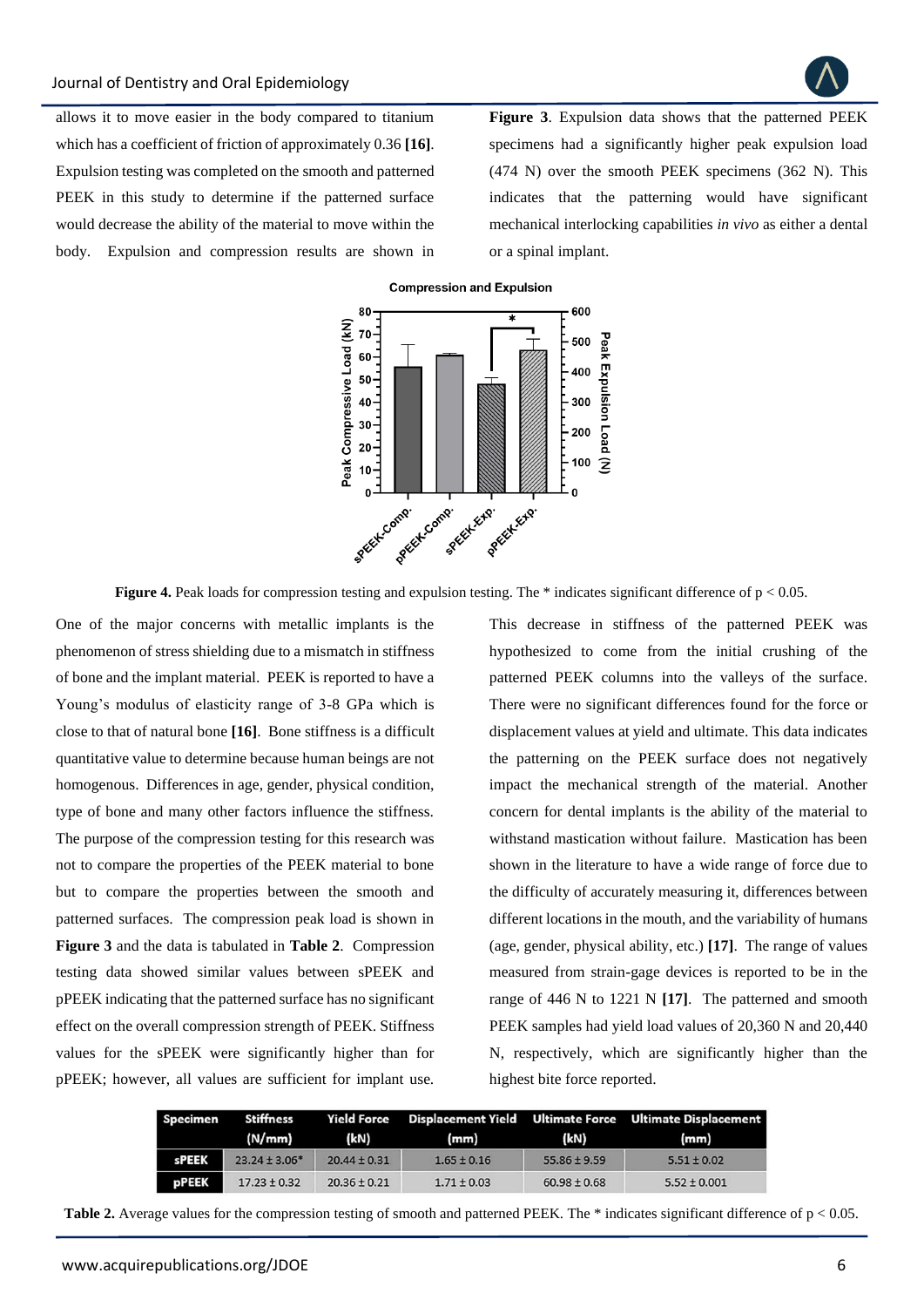

# **3.3 In Vitro Characterization**

When observing the DNA content data and the live/imaging data, it appears that the solid PEEK specimens were more favorable for cell proliferation and did not readily switch from proliferation to the differentiation phase. This conclusion is corroborated by the images shown below in **Figure 4**, which represent qualitatively, living cells present on the specimens at day 21. The corresponding images that stain the dead cells red showed very little, if any, dead cells

on the specimens (images not shown). This could possibly be attributed to the sPEEK surface, while being hydrophilic in nature with an average contact angle of 40°, was still more hydrophobic than the pPEEK specimens which had complete wetting. Kennedy et al. had similar findings after testing hydrophobic gradient slides, having contact angles ranging from 25° to 95°, that were immersed in human fibronectin **[44]**. The researchers observed that cell proliferation was higher on the more hydrophobic surfaces after 64 hours **[44]**.



**Figure 5.** The images shown represent the cells that are alive (green) on each specimen type.



**Figure 6.** Graph (a) represents data from the DNA assay. Graph (b) shows protein content on each specimen type. Graph (c) shows ALP activity for each specimen. Graph (d) shows total Alizarin Red present on the specimen types. The \* indicates significant difference of p < 0.05 for that specific timepoint.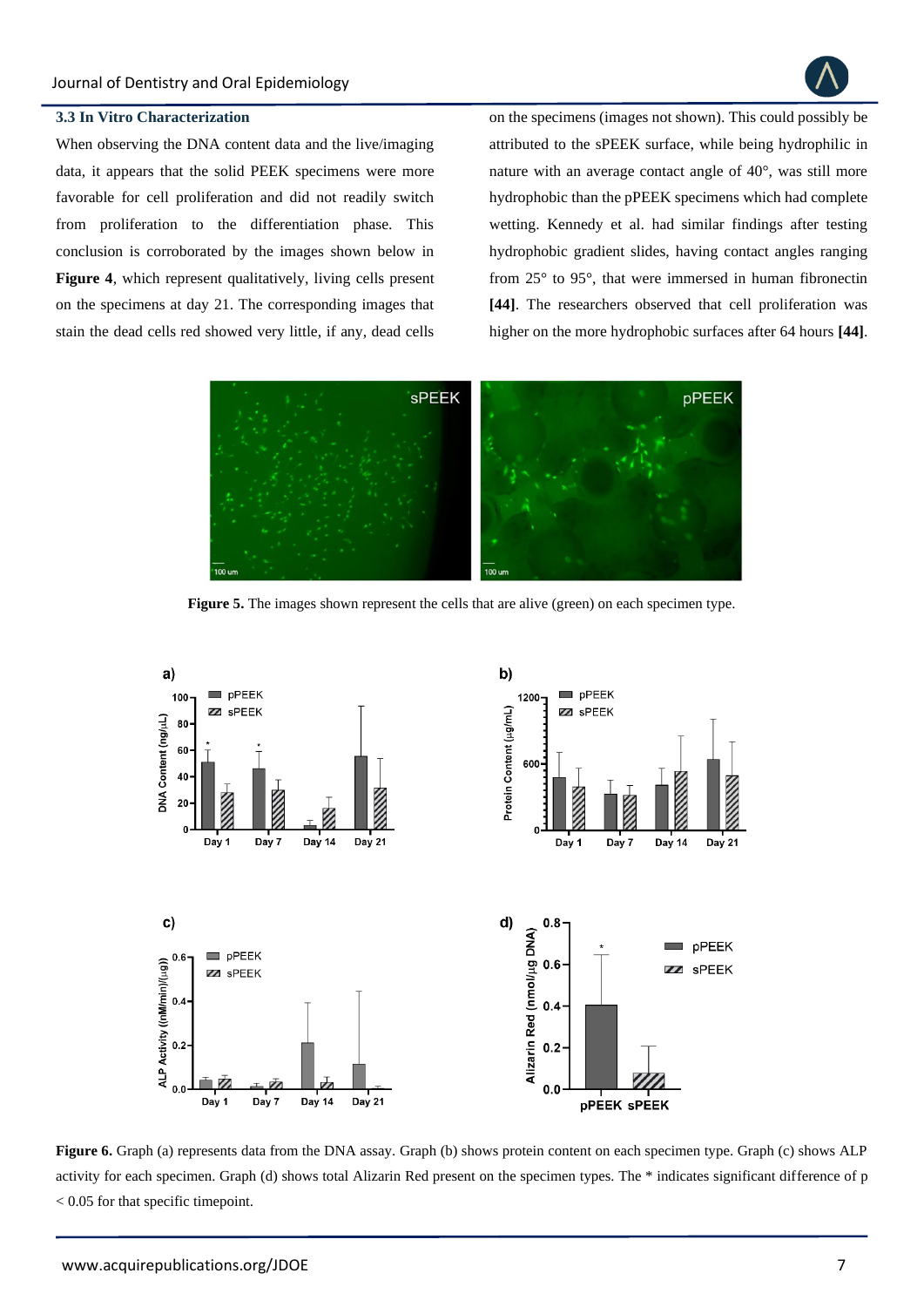Data obtained from the DNA assays and the live/dead imaging indicated that both sample types were biocompatible *in vitro*. **Figure 5**, **graph (a)**, quantitatively confirms the presence of DNA on both PEEK specimens. DNA content is significantly higher on the pPEEK specimens for Day 1 and Day 7. However, qualitatively there seems to be a drop in total DNA content for both specimen types on Day 14 which could indicate a shift to cellular differentiation instead of proliferation. Total protein content is relatively the same for both specimen types at each time point. However, this data does confirm the presence of protein on each specimen type with possible increases on Day 14 and Day 21. ALP activity of the pre-osteoblast cells is shown in **Figure 5**, graph (c), which shows an increasing trend of the pPEEK specimens from Day 14 to Day 21 indicating a shift from proliferation to differentiation. This shift also corresponds to the DNA data obtained in graph (5a) and the day 21 live/dead imaging in **Figure 4**. The Alizarin Red data in **Figure 5**, graph (d), shows that pPEEK significantly outperforms the sPEEK in having more overall mineralization. This data corresponds with the downshift in DNA for the pPEEK on Day 14 and increase in ALP activity on Day 14 for the pPEEK. This information indicates that the pre-osteoblasts more readily underwent differentiation during the 21-day period on the pPEEK specimen type and therefore had more overall osteoblast mineralization by the end of the study. A study done by Civantos et al. investigated the affects different porosity ranges had on cellular reactions **[30]**. The research group studied titanium specimens having pore sizes of 100-200  $\mu$ m, 250-355 µm, and 355-500 µm and observed a higher ALP activity by day 7 for all porous specimen types compared to a dense non-porous specimen indicating that the preosteoblastic MC3T3 cells have a higher affinity for the porous surfaces **[30]**. These findings are similar to the data in this study pertaining to the patterned PEEK specimens which had an average diameter pore of 476.5 µm aiding in more ALP activity observed and higher overall mineralization.

# **4. Conclusion**

MC3T3-E1 pre-osteoblasts were successfully cultured on smooth and macro patterned PEEK specimens. Both specimen types were biocompatible *in vitro* and experienced cellular proliferation, with the pPEEK specimens experiencing more differentiation to mineralization by the day 21 time point. It was concluded from the results that the patterned specimens supported a more rapid mineralization of osteoblast cells. Surface characterization revealed significant differences between the specimen types and the mechanical testing data showed sufficient, and for expulsion data, superior results for the pPEEK. While it is understood that surface characteristics such as roughness, porosity, and hydrophilicity play a role in promoting cellular reactions and bone growth, the specific mechanisms and measurements needed for optimal osseointegration are not fully known. Future testing with different patterns having varying levels of surface measurements and future animal studies may help to further this research. Overall, this is a promising step forward in the understanding of the properties and characteristics that are beneficial to enhance and promote rapid osseointegration and lead to successful long-term dental and orthopedic implants.

**Acknowledgements:** We would like to acknowledge Zavation Medical Products, LLC for providing the grant (UMMC #SP11172) and material to support this research. This research made use of The University of Mississippi Medical Center's Biomedical Materials Science shared equipment facility.

# **5. References**

- 1. [Parithimarkalaignan S, Padmanabhan TV \(2013\)](https://www.ncbi.nlm.nih.gov/pmc/articles/PMC3602536/)  [Osseointegration: An update. J Indian Prosthodont](https://www.ncbi.nlm.nih.gov/pmc/articles/PMC3602536/)  [Soc 13\(1\): 2-6.](https://www.ncbi.nlm.nih.gov/pmc/articles/PMC3602536/)
- 2. [Raphel J,Holodniy M, Goodman SB, Heilshorn SC.](https://pubmed.ncbi.nlm.nih.gov/26851394/)  [\(2016\) Multifunctional coatings to simultaneously](https://pubmed.ncbi.nlm.nih.gov/26851394/)  [promote osseointegration and prevent infection of](https://pubmed.ncbi.nlm.nih.gov/26851394/)  [orthopaedic implants. Biomaterials. 84: 301-314.](https://pubmed.ncbi.nlm.nih.gov/26851394/)
- 3. [Albrektsson T, Brånemark PI, Hansson HA,](https://pubmed.ncbi.nlm.nih.gov/7246093/)  [Lindström J. \(1981\) Osseointegrated titanium](https://pubmed.ncbi.nlm.nih.gov/7246093/)  [implants: Requirements for ensuring a long-lasting,](https://pubmed.ncbi.nlm.nih.gov/7246093/)  [direct bone-to-implant anchorage in man. Acta](https://pubmed.ncbi.nlm.nih.gov/7246093/)  [Orthop. 52\(2\): 155-170.](https://pubmed.ncbi.nlm.nih.gov/7246093/)
- 4. [Raphel J, Karlsson J, Galli S, Wennerberg A,](https://pubmed.ncbi.nlm.nih.gov/26790146/)  [Lindsay C, et al. \(2016\) Engineered protein coatings](https://pubmed.ncbi.nlm.nih.gov/26790146/)  [to improve the osseointegration of dental and](https://pubmed.ncbi.nlm.nih.gov/26790146/)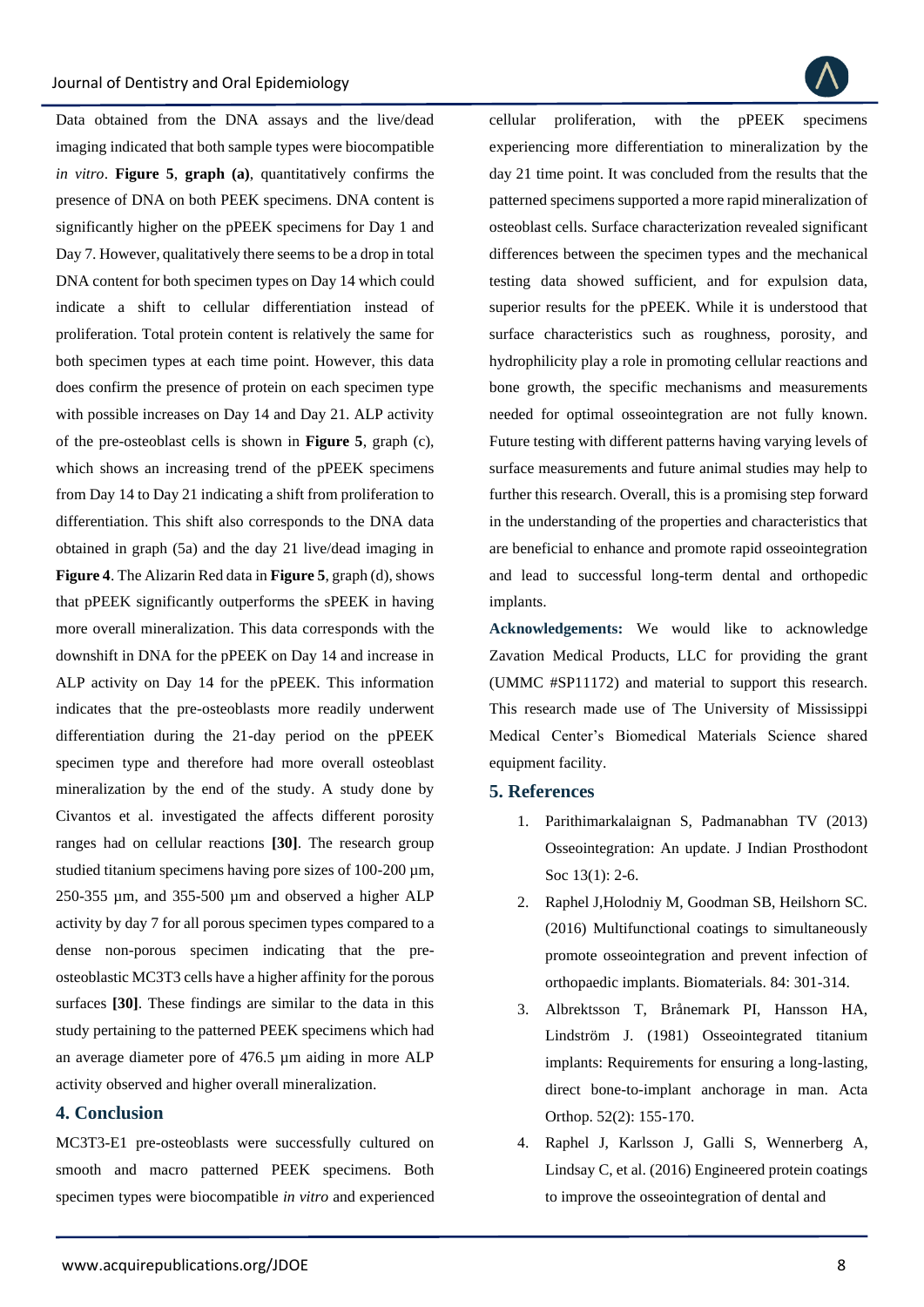

[orthopaedic implants. Biomaterials. 83:269-282.](https://pubmed.ncbi.nlm.nih.gov/26790146/)

- 5. [Wu C, Ramaswamy Y, Gale D, Yang W, Xiao K, et](https://www.researchgate.net/publication/5668730_Novel_sphene_coatings_on_Ti-6Al-4V_for_orthopedic_implants_using_sol-gel_method)  [al. \(2008\) Novel sphene coatings on Ti-6Al-4V for](https://www.researchgate.net/publication/5668730_Novel_sphene_coatings_on_Ti-6Al-4V_for_orthopedic_implants_using_sol-gel_method)  [orthopedic implants using sol-gel method, Acta](https://www.researchgate.net/publication/5668730_Novel_sphene_coatings_on_Ti-6Al-4V_for_orthopedic_implants_using_sol-gel_method)  [Biomater. 4\(3\): 569-576.](https://www.researchgate.net/publication/5668730_Novel_sphene_coatings_on_Ti-6Al-4V_for_orthopedic_implants_using_sol-gel_method)
- 6. [Kang JI, Son MK, Choe HC, Brantley WA. \(2016\)](https://www.researchgate.net/publication/308390533_Bone-like_Apatite_Formation_on_Manganese-hydroxyapatite_Coating_Formed_on_Ti-6Al-4V_Alloy_by_Plasma_Electrolytic_Oxidation)  [Bone-like apatite formation on manganese](https://www.researchgate.net/publication/308390533_Bone-like_Apatite_Formation_on_Manganese-hydroxyapatite_Coating_Formed_on_Ti-6Al-4V_Alloy_by_Plasma_Electrolytic_Oxidation)[hydroxyapatite coating formed on Ti-6Al-4V alloy](https://www.researchgate.net/publication/308390533_Bone-like_Apatite_Formation_on_Manganese-hydroxyapatite_Coating_Formed_on_Ti-6Al-4V_Alloy_by_Plasma_Electrolytic_Oxidation)  [by plasma electrolytic oxidation. Thin Solid Films.](https://www.researchgate.net/publication/308390533_Bone-like_Apatite_Formation_on_Manganese-hydroxyapatite_Coating_Formed_on_Ti-6Al-4V_Alloy_by_Plasma_Electrolytic_Oxidation)  [620: 126-131.](https://www.researchgate.net/publication/308390533_Bone-like_Apatite_Formation_on_Manganese-hydroxyapatite_Coating_Formed_on_Ti-6Al-4V_Alloy_by_Plasma_Electrolytic_Oxidation)
- 7. [Long M, Rack HJ. \(1998\) Titanium alloys in total](https://www.sciencedirect.com/science/article/abs/pii/S0142961297001464)  joint replacement - [A materials science perspective.](https://www.sciencedirect.com/science/article/abs/pii/S0142961297001464)  [Biomaterials. 19\(18\): 1621-1639.](https://www.sciencedirect.com/science/article/abs/pii/S0142961297001464)
- 8. [Sun YS, Huang HH. \(2018\) Biphasic calcium](https://www.sciencedirect.com/science/article/abs/pii/S0925838818303542)  [phosphates/tantalum pentoxide hybrid layer and its](https://www.sciencedirect.com/science/article/abs/pii/S0925838818303542)  [effects on corrosion resistance and biocompatibility](https://www.sciencedirect.com/science/article/abs/pii/S0925838818303542)  [of titanium surface for orthopedic implant](https://www.sciencedirect.com/science/article/abs/pii/S0925838818303542)  [applications. J Alloys Compd 743: 99-107.](https://www.sciencedirect.com/science/article/abs/pii/S0925838818303542)
- 9. [Hargreaves BA, Worters PW, KB Pauly, JM Pauly,](https://pubmed.ncbi.nlm.nih.gov/21862795/)  [KM Koch, et al. \(2011\) Metal-induced artifacts in](https://pubmed.ncbi.nlm.nih.gov/21862795/)  [MRI. Am J Roentgenol. 197\(3\) 547-555.](https://pubmed.ncbi.nlm.nih.gov/21862795/)
- 10. [Mishra S, Chowdhary R. \(2019\) PEEK materials as](https://pubmed.ncbi.nlm.nih.gov/30589497/)  [an alternative to titanium in dental implants: A](https://pubmed.ncbi.nlm.nih.gov/30589497/)  [systematic review. Clin. Implant Dent Relat Res.](https://pubmed.ncbi.nlm.nih.gov/30589497/)  [21\(1\) 208-222.](https://pubmed.ncbi.nlm.nih.gov/30589497/)
- 11. [Ozen J, Dirican B, Oysul K, Beyzadeoglu M, Ucok](https://pubmed.ncbi.nlm.nih.gov/15897862/)  [O, et al. \(2005\) Dosimetric evaluation of the effect](https://pubmed.ncbi.nlm.nih.gov/15897862/)  [of dental implants in head and neck radiotherapy.](https://pubmed.ncbi.nlm.nih.gov/15897862/)  [Oral Surgery Oral Med Oral Pathol Oral Radiol](https://pubmed.ncbi.nlm.nih.gov/15897862/)  [Endodontology. 99\(6\): 743-747.](https://pubmed.ncbi.nlm.nih.gov/15897862/)
- 12. [Vogel D, Dempwolf H, Baumann A, Bader R.](https://pubmed.ncbi.nlm.nih.gov/29096126/)  [\(2018\) Characterization of thick titanium plasma](https://pubmed.ncbi.nlm.nih.gov/29096126/)  [spray coatings on PEEK materials used for medical](https://pubmed.ncbi.nlm.nih.gov/29096126/)  [implants and the influence on the mechanical](https://pubmed.ncbi.nlm.nih.gov/29096126/)  [properties. J Mech Behav Biomed Mater. 77: 600-](https://pubmed.ncbi.nlm.nih.gov/29096126/) [608.](https://pubmed.ncbi.nlm.nih.gov/29096126/)
- 13. [Li J, Qin L, Yang K, Ma Z, Wang Y, et al. \(2020\)](https://www.sciencedirect.com/science/article/abs/pii/S1005030219302440)  [Materials evolution of bone plates for internal](https://www.sciencedirect.com/science/article/abs/pii/S1005030219302440)  [fixation of bone fractures: A review. J Mater Sci](https://www.sciencedirect.com/science/article/abs/pii/S1005030219302440)  [Technol. 36: 190-208.](https://www.sciencedirect.com/science/article/abs/pii/S1005030219302440)
- 14. [Miyazaki T, Matsunami C, Shirosaki Y. \(2017\)](https://www.sciencedirect.com/science/article/abs/pii/S0928493116309419)  [Bioactive carbon–PEEK composites prepared by](https://www.sciencedirect.com/science/article/abs/pii/S0928493116309419)

[chemical surface treatment. Mater Sci Eng C. 70\(1\):](https://www.sciencedirect.com/science/article/abs/pii/S0928493116309419)  [71-75.](https://www.sciencedirect.com/science/article/abs/pii/S0928493116309419)

- 15. [\[Hahn BD, Park DS, Choi JJ, Ryu J, Yoon](https://www.sciencedirect.com/science/article/abs/pii/S0169433213010003) WH, et [al. \(2013\) Osteoconductive hydroxyapatite coated](https://www.sciencedirect.com/science/article/abs/pii/S0169433213010003)  PEEK for spinal fusion surgery, Appl Surf Sci. 283: [6-11.](https://www.sciencedirect.com/science/article/abs/pii/S0169433213010003)
- 16. [Knaus J, Schaffarczyk D, Cölfen H. \(2020\) On the](https://onlinelibrary.wiley.com/doi/full/10.1002/mabi.201900239)  [Future Design of Bio-Inspired Polyetheretherketone](https://onlinelibrary.wiley.com/doi/full/10.1002/mabi.201900239)  [Dental Implants. Macromol Biosci. 20\(1\).](https://onlinelibrary.wiley.com/doi/full/10.1002/mabi.201900239)
- 17. Koc D, Dogan A, Bek [B. \(2010\) Bite Force and](https://www.ncbi.nlm.nih.gov/pmc/articles/PMC2853825/)  [Influential Factors on Bite Force Measurements: A](https://www.ncbi.nlm.nih.gov/pmc/articles/PMC2853825/)  [Literature Review. Eur J Dent. 4\(2\):223-232.](https://www.ncbi.nlm.nih.gov/pmc/articles/PMC2853825/)
- 18. [Zheng Y, Liu L, Xiao L, Zhang Q, Liu Y. \(2019\)](https://www.sciencedirect.com/science/article/abs/pii/S0927776518307276)  [Enhanced osteogenic activity of phosphorylated](https://www.sciencedirect.com/science/article/abs/pii/S0927776518307276)  [polyetheretherketone via surface-initiated grafting](https://www.sciencedirect.com/science/article/abs/pii/S0927776518307276)  [polymerization of vinylphosphonic acid, Colloids](https://www.sciencedirect.com/science/article/abs/pii/S0927776518307276)  [Surfaces B Biointerfaces. 173: 591-598.](https://www.sciencedirect.com/science/article/abs/pii/S0927776518307276)
- 19. [Torstrick FB, Lin ASP, Potter D, Safranski DL,](https://pubmed.ncbi.nlm.nih.gov/30236838/)  [Sulchek TA, et al. \(2018\) Porous PEEK improves](https://pubmed.ncbi.nlm.nih.gov/30236838/)  [the bone-implant interface compared to](https://pubmed.ncbi.nlm.nih.gov/30236838/) plasma[sprayed titanium coating on PEEK. Biomaterials.](https://pubmed.ncbi.nlm.nih.gov/30236838/)  [185: 106-116.](https://pubmed.ncbi.nlm.nih.gov/30236838/)
- 20. [Durham JW, Montelongo SA, Ong JL, Guda T,](https://www.sciencedirect.com/science/article/abs/pii/S0928493116306191)  [Allen MJ, et al. \(2016\) Hydroxyapatite coating on](https://www.sciencedirect.com/science/article/abs/pii/S0928493116306191)  [PEEK implants: Biomechanical and histological](https://www.sciencedirect.com/science/article/abs/pii/S0928493116306191)  [study in a rabbit model. Mater Sci Eng C. 68 \(2016\):](https://www.sciencedirect.com/science/article/abs/pii/S0928493116306191)  [723-731.](https://www.sciencedirect.com/science/article/abs/pii/S0928493116306191)
- 21. [Poulsson AHC, Eglin D, Zeiter S, Camenisch K,](https://pubmed.ncbi.nlm.nih.gov/24485795/)  [Sprecher C, et al. \(2014\) Osseointegration of](https://pubmed.ncbi.nlm.nih.gov/24485795/)  [machined, injection moulded and oxygen plasma](https://pubmed.ncbi.nlm.nih.gov/24485795/)  [modified PEEK implants in a sheep model.](https://pubmed.ncbi.nlm.nih.gov/24485795/)  [Biomaterials. 35 \(2014\): 3717-3728.](https://pubmed.ncbi.nlm.nih.gov/24485795/)
- 22. [Evans NT, Torstrick FB, Lee CSD, Dupont KM,](https://www.sciencedirect.com/science/article/abs/pii/S1742706114005248?via%3Dihub)  [Safranski DL, et al. \(2015\) High-strength, surface](https://www.sciencedirect.com/science/article/abs/pii/S1742706114005248?via%3Dihub)[porous polyether-ether-ketone for load-bearing](https://www.sciencedirect.com/science/article/abs/pii/S1742706114005248?via%3Dihub)  [orthopedic implants. Acta Biomater. 13\(2015\): 159-](https://www.sciencedirect.com/science/article/abs/pii/S1742706114005248?via%3Dihub) [167.](https://www.sciencedirect.com/science/article/abs/pii/S1742706114005248?via%3Dihub)
- 23. [Chen XB, Li YC, Du Plessis J, Hodgson PD, Wen](https://www.sciencedirect.com/science/article/abs/pii/S1742706109000191?via%3Dihub)  [C. \(2009\) Influence of calcium ion deposition on](https://www.sciencedirect.com/science/article/abs/pii/S1742706109000191?via%3Dihub)  [apatite-inducing ability of porous titanium for](https://www.sciencedirect.com/science/article/abs/pii/S1742706109000191?via%3Dihub)  [biomedical applications. Acta Biomater. 5\(5\): 1808-](https://www.sciencedirect.com/science/article/abs/pii/S1742706109000191?via%3Dihub) [1820.](https://www.sciencedirect.com/science/article/abs/pii/S1742706109000191?via%3Dihub)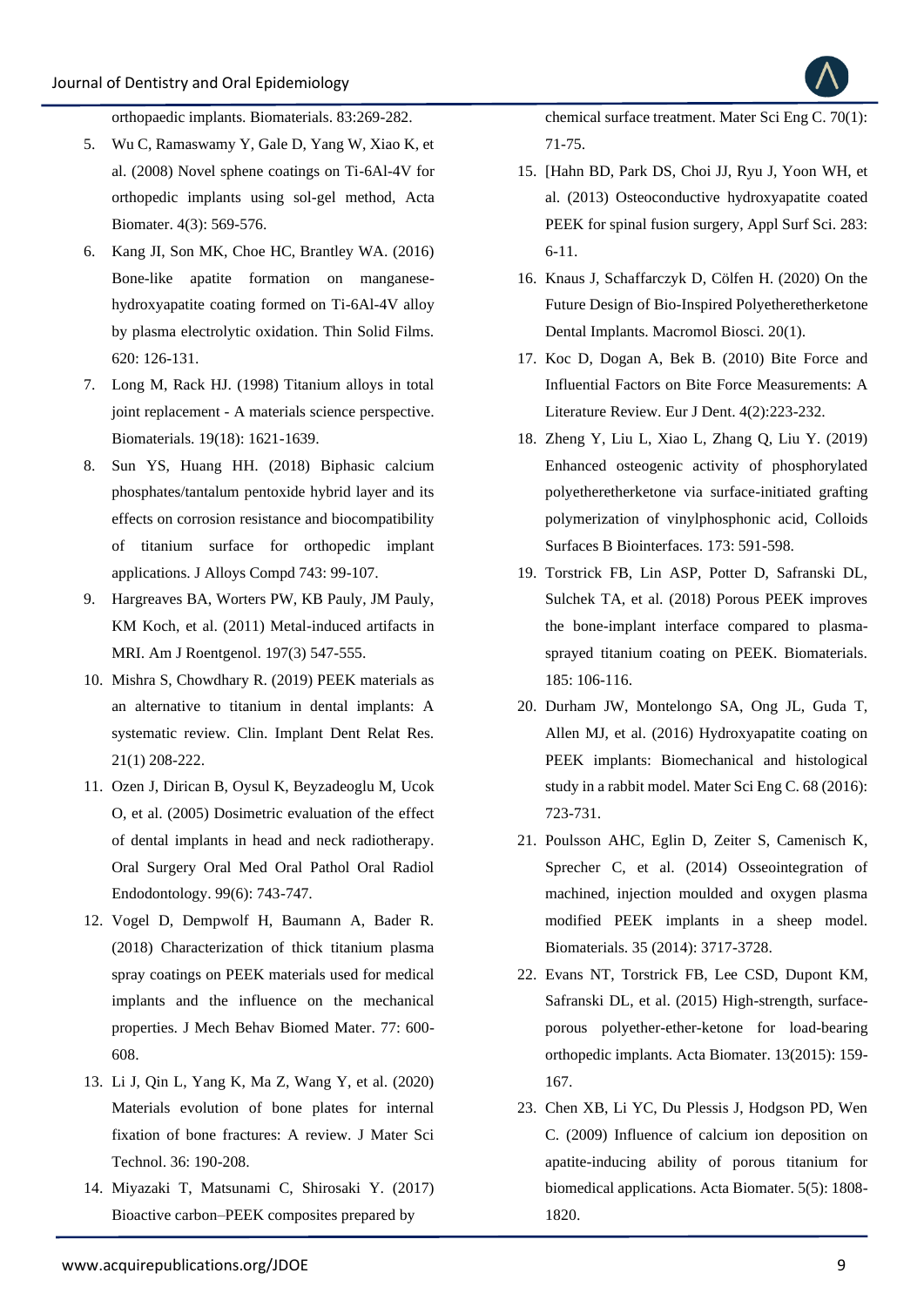- 24. [Rosa AL, Crippa GE, De Oliveira PT, Taba M,](https://pubmed.ncbi.nlm.nih.gov/19250245/)  [Lefebvre LP, et al. \(2009\) Human alveolar bone cell](https://pubmed.ncbi.nlm.nih.gov/19250245/)  [proliferation, expression of osteoblastic phenotype,](https://pubmed.ncbi.nlm.nih.gov/19250245/)  [and matrix mineralization on porous titanium](https://pubmed.ncbi.nlm.nih.gov/19250245/)  [produced by powder metallurgy. Clin Oral Implants](https://pubmed.ncbi.nlm.nih.gov/19250245/)  [Res. 20\(5\): 472-481.](https://pubmed.ncbi.nlm.nih.gov/19250245/)
- 25. [Tian Y, Ding S, Peng H, Lu S, Wang G, et al. \(2012\)](https://www.researchgate.net/publication/257031812_Osteoblast_growth_behavior_on_porous-structure_titanium_surface)  [Osteoblast growth behavior on porous-structure](https://www.researchgate.net/publication/257031812_Osteoblast_growth_behavior_on_porous-structure_titanium_surface)  [titanium surface. Appl Surf Sci. 261: 25-30.](https://www.researchgate.net/publication/257031812_Osteoblast_growth_behavior_on_porous-structure_titanium_surface)
- 26. [Ghosh R, Chanda S, Chakraborty D. \(2020\) The](https://pubmed.ncbi.nlm.nih.gov/32818741/)  [influence of macro-textural designs over implant](https://pubmed.ncbi.nlm.nih.gov/32818741/)  [surface on bone on-growth: A computational](https://pubmed.ncbi.nlm.nih.gov/32818741/)  [mechanobiology based study. Comput Biol Med.](https://pubmed.ncbi.nlm.nih.gov/32818741/)  [124: 103937.](https://pubmed.ncbi.nlm.nih.gov/32818741/)
- 27. [Cordioli G, Majzoub Z, Piattelli A, Scarano A.](http://medlib.yu.ac.kr/eur_j_oph/ijom/IJOMI/ijomi_15_668.pdf)  [\(2000\) Removal torque and histomorphometric](http://medlib.yu.ac.kr/eur_j_oph/ijom/IJOMI/ijomi_15_668.pdf)  [investigation of 4 different titanium surfaces: an](http://medlib.yu.ac.kr/eur_j_oph/ijom/IJOMI/ijomi_15_668.pdf)  [experimental study in the rabbit tibia. Int J Oral](http://medlib.yu.ac.kr/eur_j_oph/ijom/IJOMI/ijomi_15_668.pdf)  [Maxillofac Implants. 15: 668-74.](http://medlib.yu.ac.kr/eur_j_oph/ijom/IJOMI/ijomi_15_668.pdf)
- 28. [Do Prado RF, De Oliveira FS, Nascimento RD, De](https://pubmed.ncbi.nlm.nih.gov/25953558/)  [Vasconcellos LMR, Carvalho YR, et al. \(2015\)](https://pubmed.ncbi.nlm.nih.gov/25953558/)  [Osteoblast response to porous titanium and](https://pubmed.ncbi.nlm.nih.gov/25953558/)  [biomimetic surface: In vitro analysis. Mater Sci.Eng](https://pubmed.ncbi.nlm.nih.gov/25953558/)  [C. 52: 194-203.](https://pubmed.ncbi.nlm.nih.gov/25953558/)
- 29. [pu ZHENG J, jian CHEN L, yuan](https://www.sciencedirect.com/science/article/abs/pii/S1003632619651617) CHEN D, sheng [SHAO C, fei YI M, et al. \(2019\) Effects of pore size](https://www.sciencedirect.com/science/article/abs/pii/S1003632619651617)  [and porosity of surface-modified porous titanium](https://www.sciencedirect.com/science/article/abs/pii/S1003632619651617)  [implants on bone tissue ingrowth. Trans Nonferrous](https://www.sciencedirect.com/science/article/abs/pii/S1003632619651617)  [Met Soc China. 29\(12\): 2534-2545.](https://www.sciencedirect.com/science/article/abs/pii/S1003632619651617)
- 30. [Civantos A, Domínguez C, Pino RJ, Setti G, Pavón](https://www.researchgate.net/publication/331524570_Designing_bioactive_porous_titanium_interfaces_to_balance_mechanical_properties_and_in_vitro_cells_behavior_towards_increased_osseointegration)  [JJ, et al. \(2019\) Designing bioactive porous titanium](https://www.researchgate.net/publication/331524570_Designing_bioactive_porous_titanium_interfaces_to_balance_mechanical_properties_and_in_vitro_cells_behavior_towards_increased_osseointegration)  [interfaces to balance mechanical properties and in](https://www.researchgate.net/publication/331524570_Designing_bioactive_porous_titanium_interfaces_to_balance_mechanical_properties_and_in_vitro_cells_behavior_towards_increased_osseointegration)  [vitro cells behavior towards increased](https://www.researchgate.net/publication/331524570_Designing_bioactive_porous_titanium_interfaces_to_balance_mechanical_properties_and_in_vitro_cells_behavior_towards_increased_osseointegration)  [osseointegration, Surf. Coatings Technol. 368: 162-](https://www.researchgate.net/publication/331524570_Designing_bioactive_porous_titanium_interfaces_to_balance_mechanical_properties_and_in_vitro_cells_behavior_towards_increased_osseointegration) [174.](https://www.researchgate.net/publication/331524570_Designing_bioactive_porous_titanium_interfaces_to_balance_mechanical_properties_and_in_vitro_cells_behavior_towards_increased_osseointegration)
- 31. Liu B, [Chen L, Shao C, Zhang F, Zhou K, et al.](https://www.sciencedirect.com/science/article/abs/pii/S0928493115306202?via%3Dihub)  [\(2016\) Improved osteoblasts growth on](https://www.sciencedirect.com/science/article/abs/pii/S0928493115306202?via%3Dihub)  [osteomimetic hydroxyapatite/BaTiO3 composites](https://www.sciencedirect.com/science/article/abs/pii/S0928493115306202?via%3Dihub)  [with aligned lamellar porous structure. Mater Sci](https://www.sciencedirect.com/science/article/abs/pii/S0928493115306202?via%3Dihub)  [Eng C. 61\(2016\): 8-14.](https://www.sciencedirect.com/science/article/abs/pii/S0928493115306202?via%3Dihub)
- 32. [Fransiska S, Ho MH, Li CH, Shih JL, Hsiao SW, et](https://www.sciencedirect.com/science/article/abs/pii/S1369703X13001381?via%3Dihub)  [al. \(2013\) To enhance protein production from](https://www.sciencedirect.com/science/article/abs/pii/S1369703X13001381?via%3Dihub)

[osteoblasts by using micro-patterned surfaces.](https://www.sciencedirect.com/science/article/abs/pii/S1369703X13001381?via%3Dihub)  [Biochem Eng J. 78\(2013\): 120-127.](https://www.sciencedirect.com/science/article/abs/pii/S1369703X13001381?via%3Dihub)

- 33. [Lenhert S, Meier MB, Meyer U, Chi L, Wiesmann](https://www.sciencedirect.com/science/article/abs/pii/S0142961204002315?via%3Dihub)  [HP. \(2005\) Osteoblast alignment, elongation and](https://www.sciencedirect.com/science/article/abs/pii/S0142961204002315?via%3Dihub)  [migration on grooved polystyrene surfaces patterned](https://www.sciencedirect.com/science/article/abs/pii/S0142961204002315?via%3Dihub)  [by Langmuir-Blodgett lithography. Biomaterials.](https://www.sciencedirect.com/science/article/abs/pii/S0142961204002315?via%3Dihub)  [26\(5\): 563-570.](https://www.sciencedirect.com/science/article/abs/pii/S0142961204002315?via%3Dihub)
- 34. [Koegler WS, Griffith LG. \(2004\) Osteoblast](https://pubmed.ncbi.nlm.nih.gov/14962560/)  [response to PLGA tissue engineering scaffolds with](https://pubmed.ncbi.nlm.nih.gov/14962560/)  [PEO modified surface chemistries and](https://pubmed.ncbi.nlm.nih.gov/14962560/)  [demonstration of patterned cell response.](https://pubmed.ncbi.nlm.nih.gov/14962560/)  [Biomaterials. 25\(14\): 2819-2830.](https://pubmed.ncbi.nlm.nih.gov/14962560/)
- 35. [Coelho PG, Jimbo R, Tovar N, Bonfante EA. \(2015\)](https://www.sciencedirect.com/science/article/abs/pii/S010956411400640X?via%3Dihub)  [Osseointegration: Hierarchical designing](https://www.sciencedirect.com/science/article/abs/pii/S010956411400640X?via%3Dihub)  [encompassing the macrometer, micrometer, and](https://www.sciencedirect.com/science/article/abs/pii/S010956411400640X?via%3Dihub)  [nanometer length scales. Dent Mater. 31\(1\): 37-52.](https://www.sciencedirect.com/science/article/abs/pii/S010956411400640X?via%3Dihub)
- 36. [Davies JE, Ajami E, Moineddin R, Mendes VC.](https://www.sciencedirect.com/science/article/abs/pii/S0142961213000409?via%3Dihub)  [\(2013\) The roles of different scale ranges of surface](https://www.sciencedirect.com/science/article/abs/pii/S0142961213000409?via%3Dihub)  [implant topography on the stability of the](https://www.sciencedirect.com/science/article/abs/pii/S0142961213000409?via%3Dihub)  [bone/implant interface. Biomaterials. 34 \(14\): 3535-](https://www.sciencedirect.com/science/article/abs/pii/S0142961213000409?via%3Dihub) [3546.](https://www.sciencedirect.com/science/article/abs/pii/S0142961213000409?via%3Dihub)
- 37. [Stewart C, Akhavan B, Wise SG, Bilek MMM.](https://www.sciencedirect.com/science/article/pii/S0079642519300702?via%3Dihub)  [\(2019\) A review of biomimetic surface](https://www.sciencedirect.com/science/article/pii/S0079642519300702?via%3Dihub)  [functionalization for bone-integrating orthopedic](https://www.sciencedirect.com/science/article/pii/S0079642519300702?via%3Dihub)  [implants: Mechanisms, current approaches, and](https://www.sciencedirect.com/science/article/pii/S0079642519300702?via%3Dihub)  [future directions. Prog Mater Sci 106 \(2019\).](https://www.sciencedirect.com/science/article/pii/S0079642519300702?via%3Dihub)
- 38. [Dohan Ehrenfest DM, Coelho PG, Kang BS, Sul](https://www.cell.com/trends/biotechnology/fulltext/S0167-7799(09)00235-2?_returnURL=https%3A%2F%2Flinkinghub.elsevier.com%2Fretrieve%2Fpii%2FS0167779909002352%3Fshowall%3Dtrue)  [YT, Albrektsson T. \(2010\) Classification of](https://www.cell.com/trends/biotechnology/fulltext/S0167-7799(09)00235-2?_returnURL=https%3A%2F%2Flinkinghub.elsevier.com%2Fretrieve%2Fpii%2FS0167779909002352%3Fshowall%3Dtrue)  [osseointegrated implant surfaces: Materials,](https://www.cell.com/trends/biotechnology/fulltext/S0167-7799(09)00235-2?_returnURL=https%3A%2F%2Flinkinghub.elsevier.com%2Fretrieve%2Fpii%2FS0167779909002352%3Fshowall%3Dtrue)  [chemistry and topography. Trends Biotechnol.](https://www.cell.com/trends/biotechnology/fulltext/S0167-7799(09)00235-2?_returnURL=https%3A%2F%2Flinkinghub.elsevier.com%2Fretrieve%2Fpii%2FS0167779909002352%3Fshowall%3Dtrue)  [28\(4\): 198-206.](https://www.cell.com/trends/biotechnology/fulltext/S0167-7799(09)00235-2?_returnURL=https%3A%2F%2Flinkinghub.elsevier.com%2Fretrieve%2Fpii%2FS0167779909002352%3Fshowall%3Dtrue)
- 39. [Skoog SA, Kumar G, Narayan RJ, Goering PL.](https://www.sciencedirect.com/science/article/abs/pii/S0163725817301894?via%3Dihub)  [\(2018\) Biological responses to immobilized](https://www.sciencedirect.com/science/article/abs/pii/S0163725817301894?via%3Dihub)  [microscale and nanoscale surface topographies.](https://www.sciencedirect.com/science/article/abs/pii/S0163725817301894?via%3Dihub)  [Pharmacol Ther. 182\(2018\): 33-55.](https://www.sciencedirect.com/science/article/abs/pii/S0163725817301894?via%3Dihub)
- 40. [Huang Z, Wan Y, Zhu X, Zhang P, Yang Z, et al.](https://www.sciencedirect.com/science/article/abs/pii/S0928493121001065?via%3Dihub)  [\(2021\) Simultaneous engineering of nanofillers and](https://www.sciencedirect.com/science/article/abs/pii/S0928493121001065?via%3Dihub)  [patterned surface macropores of](https://www.sciencedirect.com/science/article/abs/pii/S0928493121001065?via%3Dihub)  [graphene/hydroxyapatite/polyetheretherketone](https://www.sciencedirect.com/science/article/abs/pii/S0928493121001065?via%3Dihub)  [ternary composites for potential bone implants.](https://www.sciencedirect.com/science/article/abs/pii/S0928493121001065?via%3Dihub)  [Mater Sci Eng C. 123 \(2021\).](https://www.sciencedirect.com/science/article/abs/pii/S0928493121001065?via%3Dihub)
- 41. [Gittens RA, Olivares-Navarrete R, Schwartz Z,](https://www.sciencedirect.com/science/article/abs/pii/S1742706114001573?via%3Dihub)